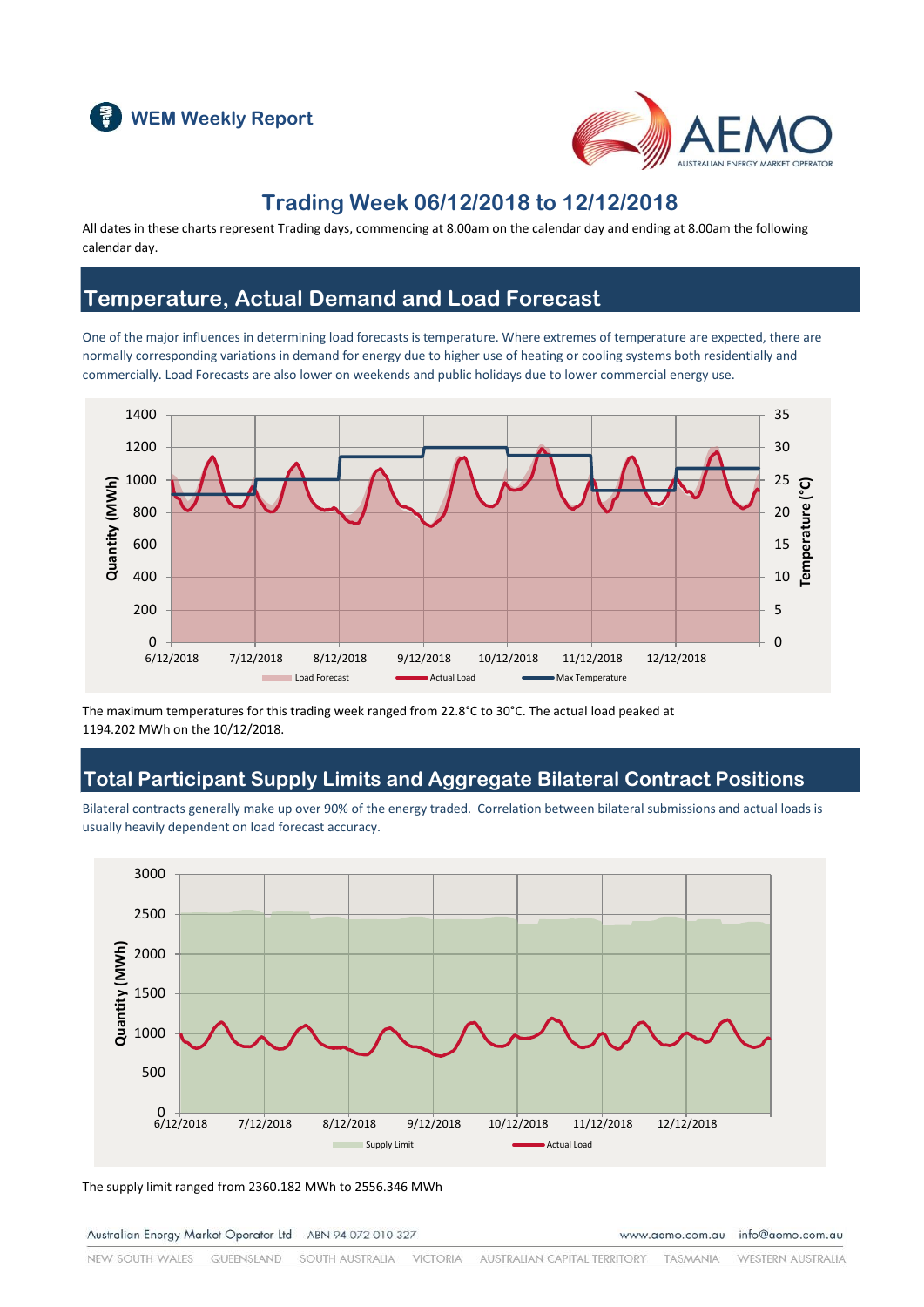# **Net Balancing Market Trades**

Bilateral contracts and STEM trading are generally based on the forecast energy requirements of Participants. When the forecast requirements are higher or lower than the actual requirements for a day, this Market energy must be bought and sold in the balancing mechanism. This graph shows the estimated net balancing trades.



The majority of the balancing activity this week occurred within Balancing Demand. The maximum balancing demand for the week reached 217.1635 MWh on the 12/12/2018. The maximum balancing supply for the week reached -29.434 MWh on the 12/12/2012.

# **Total Traded Energy**

This chart represents a comparison between the total net energy that is traded in Bilateral Contracts, the STEM and the balancing mechanism. Balancing Supply represents cases in which the total contract position is greater than the demand and customers must supply energy back to balancing. Balancing Demand represents cases in which the total contract position is less than the demand and customers must purchase energy from balancing.



Total balancing supply equalled -45.54 MWh whereas total balancing demand equalled 30506.13 MWh. The Total STEM Traded quantity was 11030.7 MWh, with the STEM Clearing Quantity ranging between 5.522 MWh and 133.892 MWh.